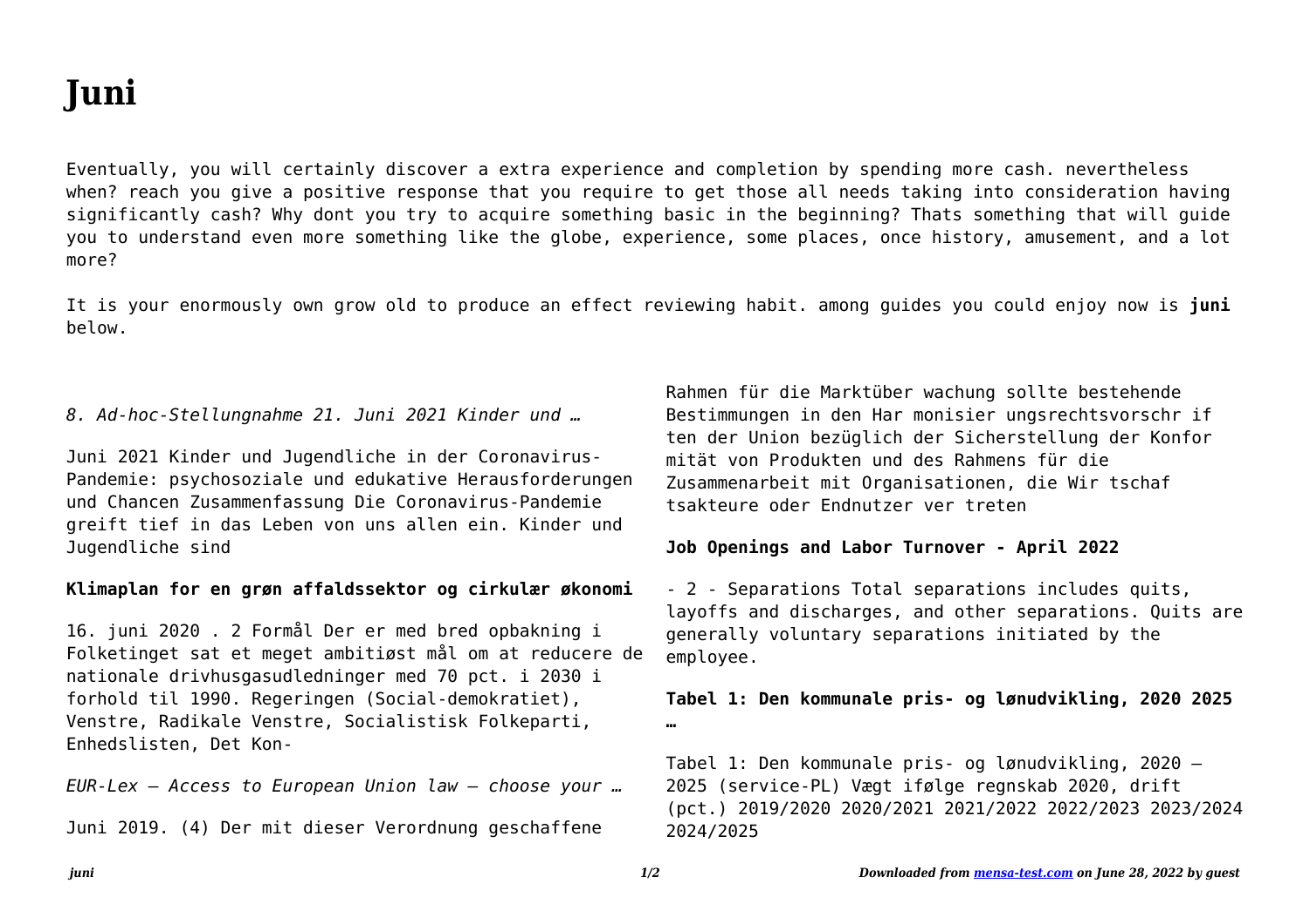van de payrollwerkgever gewijzigd. Daarom zijn (in hoofdstuk 6) ook deze teksten veranderd.

#### **Oerol Festival 2022 - vrijdag 10 juni 2022**

Oerol Festival 2022 - vrijdag 10 juni 2022 Versie: 17 mei om 15:47 MIDDEN 08:00 09:00 10:00 11:00 12:00 13:00 14:00 15:00 16:00 17:00 18:00 19:00 20:00 21:00 22:00 23:00 00:00 01:00 Dôbe Formerum Oost 22:30 Rijgen de Luwte 10:00 Shishani 14:00 Bahghi 17:00 Over de geur van vers brood en de schaal van de dingen 18:15 Over de geur van vers brood ...

## **Kreisschreiben Nr. 6 - admin.ch**

Bern, 6. Juni 1997 . An die kantonalen Verwaltungen für die direkte Bundessteuer . Kreisschreiben Nr. 6 Verdecktes Eigenkapital (Art. 65 und 75 DBG) bei Kapitalgesellschaften und Genossen-schaften 1. Einleitung Zwischen den Beteiligten einer Gesellschaft und der Gesellschaft selber können sowohl ver-

## **Klimaplan for en grøn affaldssektor og cirkulær økonomi**

16. juni 2020 . 2 Formål Der er med bred opbakning i Folketinget sat et meget ambitiøst mål om at reducere de nationale drivhusgasudledninger med 70 pct. i 2030 i forhold til 1990. Regeringen (Social-demokratiet), Venstre, Radikale Venstre, Socialistisk Folkeparti, Enhedslisten, Det Kon-

## **Consumer trends accelerated by the COVID-19 pandemic are …**

3 | PwC's June 2021 Global Consumer Insights Pulse Survey Consumers' shift to digital has accelerated dramatically. They are buying more groceries online, Gen …

Verordnung 832.102 über die Krankenversicherung - admin.ch

Krankenversicherung. V 3 832.102 a.18 aktive

*Downloaded from [mensa-test.com](https://mensa-test.com) on June 30, 2022 by guest*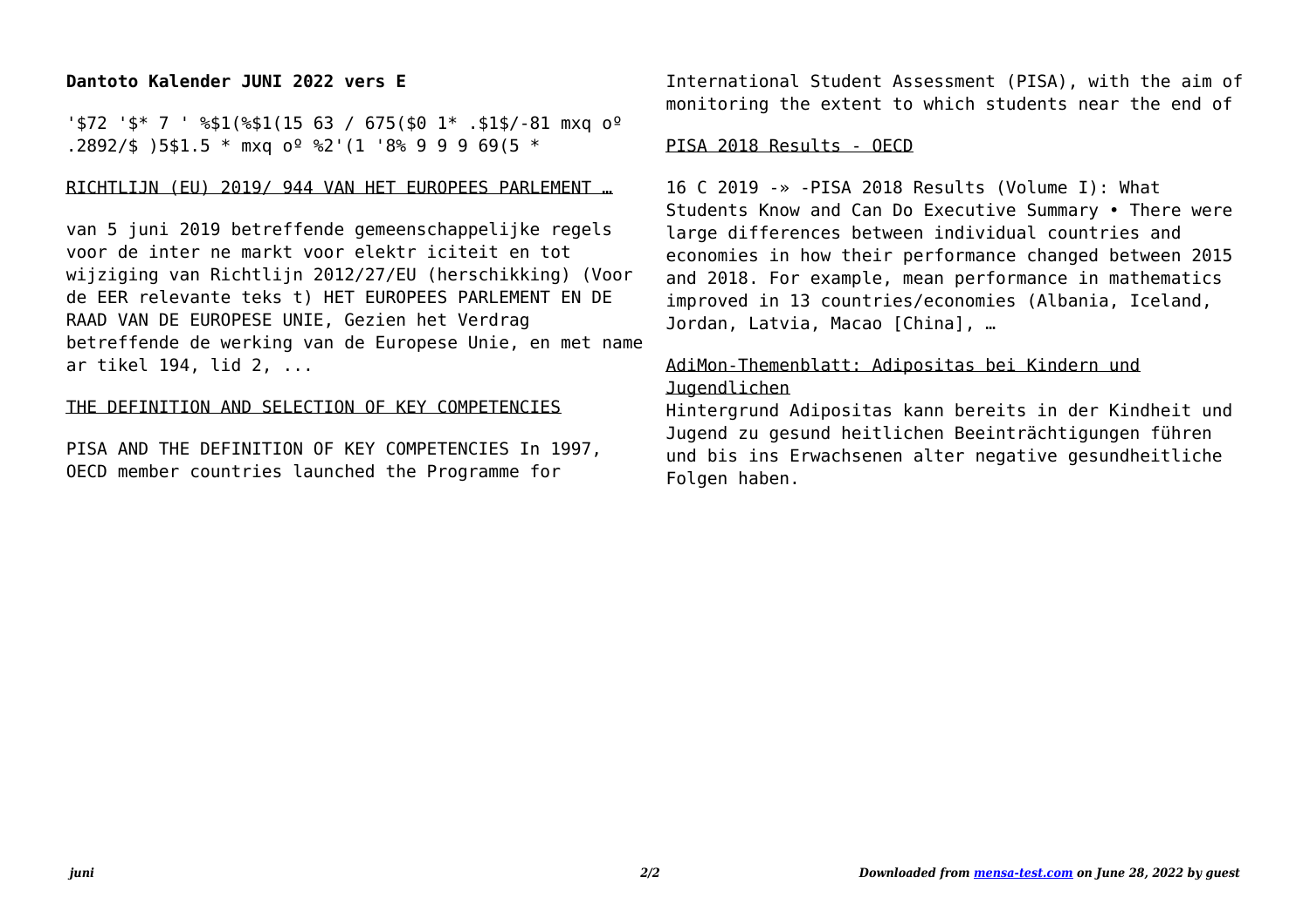und pensionierte Bundesbedienstete, die nach Artikel 1a Absatz 1 Buchstabe b Ziffern 1-7 und Artikel 2 des Bundesgesetzes vom 19. Juni 199219 über die Militärversicherung (MVG) der Militärversicherung unter- stellt sind: b. Personen, die sich ausschliesslich zur ärztlichen Behandlung oder zur Kur in

#### 43126296

Title: 43126296.indd Author: anagtegaal Created Date: 6/4/2022 10:23:24 AM

Holzpreise aktuell & regional - LAND & FORST

Holzpreise aktuell & regional Stichtag: 15. Juni 2021 Diese Holzpreisübersicht basiert auf den Preismeldungen der LWK-Forstämter aus allen Teilen Niedersachsens. Neben den Preisspannen erhalten Sie Informationen über die aktuellen Trends bei den wichtigsten Marktsegmenten.

Dantoto Kalender JUNI 2022 vers E

'\$72 '\$\* 7 ' %\$1(%\$1(15 63 / 675(\$0 1\* .\$1\$/-81 mxg o<sup>o</sup> .2892/\$ )5\$1.5 \* mxg o<sup>o</sup> %2'(1 '8% 9 9 9  $69(5 *$ 

# Beamforming and TM's in LTE - Rohde & **Schwarz**

MIMO and Beamforming Technologies Beamforming basics 1MA186 2e Rohde & Schwarz LTE Beamforming 4 Simply stated, the receiver receives the signal y that results when the input signal vector x is multiplied by the transmission matrix H.  $y = H * x$  Transmission matrix H contains the channel impulse responses h nm. which reference

## Intensive Hafertage - diabetesDE

Hafer Die Alleskörner, Patienten-Informationsblatt - begleitend zu einem Beratungsgespräch, Juni 2017, Seite 4 von 4 Die Schlüsselsubstanz: Das Hafer-Beta-Glucan Das Hafer-Beta-Glucan ist ein löslicher Ballaststoff.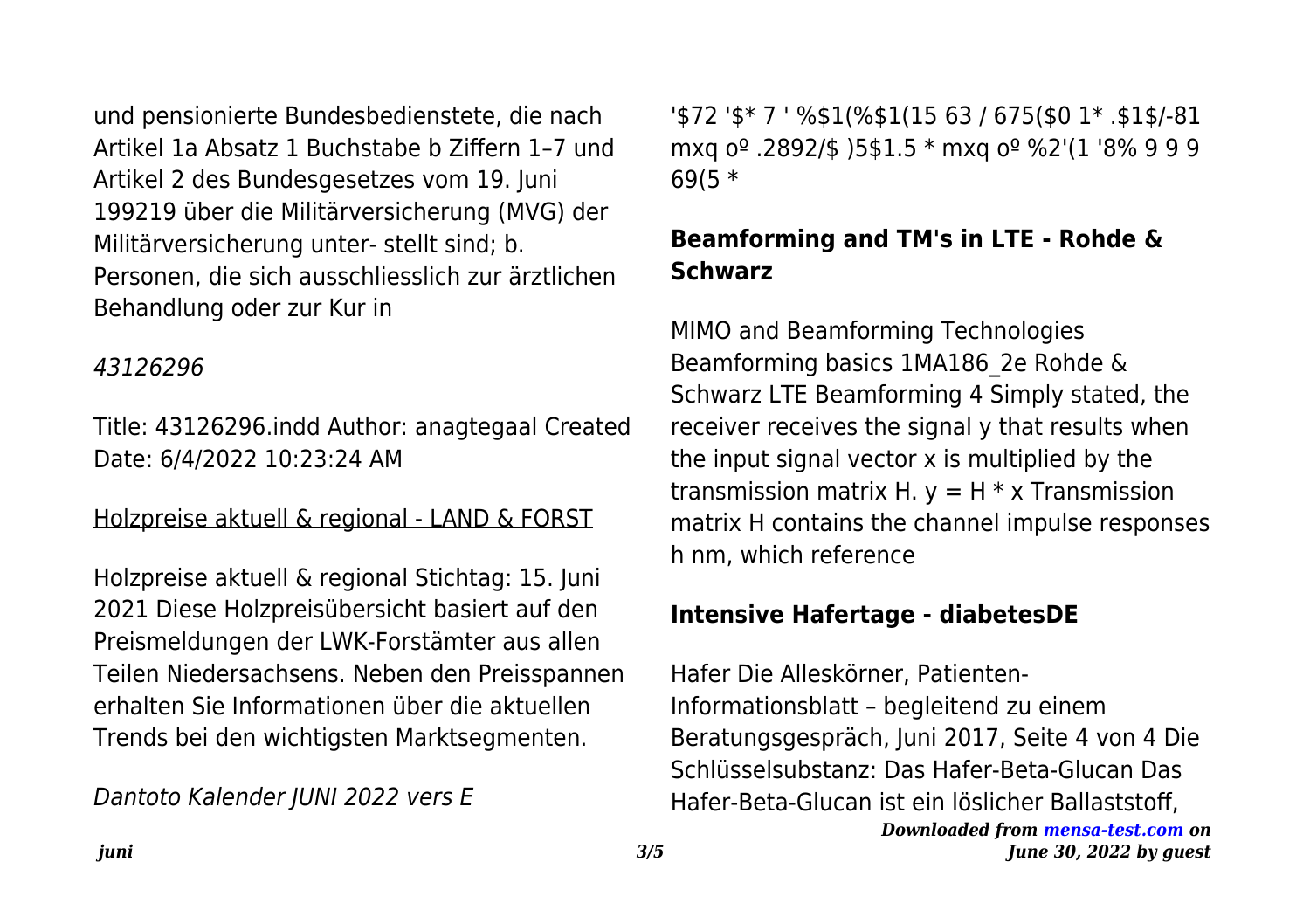der in dieser spezifischen Form nur in Hafer vorkommt. Vom 10-prozentigen Ballaststoffgehalt des Hafers macht Beta-Glucan 4,5 Prozent aus.

## **Tabel 1: Den kommunale pris- og lønudvikling, 2020 2025 …**

Tabel 1: Den kommunale pris- og lønudvikling, 2020 – 2025 (service-PL) Vægt ifølge regnskab 2020, drift (pct.) 2019/2020 2020/2021 2021/2022 2022/2023 2023/2024 2024/2025

## **RICHTLIJN (EU) 2019/ 944 VAN HET EUROPEES PARLEMENT …**

van 5 juni 2019 betreffende gemeenschappelijke regels voor de inter ne markt voor elektr iciteit en tot wijziging van Richtlijn 2012/27/EU (herschikking) (Voor de EER relevante teks t) HET EUROPEES PARLEMENT EN DE RAAD VAN DE EUROPESE UNIE, Gezien het Verdrag betreffende de werking van de Europese Unie, en met name

ar tikel 194, lid 2, ...

Dommerliste for DKK's udstillinger i Vejen den 17.-18.-19. juni …

17.05.2022 1 Dommerliste for DKK's udstillinger i Vejen den 17.-18.-19. juni 2022 Fredag: International udstilling – Lørdag: Nordisk udstilling – Søndag: International udstilling FREDAG 17. juni – alle grupper INTERNATIONAL LØRDAG 18. juni – alle grupper NORDISK SØNDAG 19. juni – alle grupper INTERNATIONAL – kval. til Crufts Evt. reservedommer

## **1254 Ishihara Instructions - Stanford University**

Ishihara Instructions The Series of Plates Designed as a Test for Color Deficiency SHINOBU ISHIHARA M.D., Dr.Med. Sc. Professor Emeritus of the University of Tokyo

Cryptocurrencies: A Guide to Getting Started

*Downloaded from [mensa-test.com](https://mensa-test.com) on June 30, 2022 by guest*